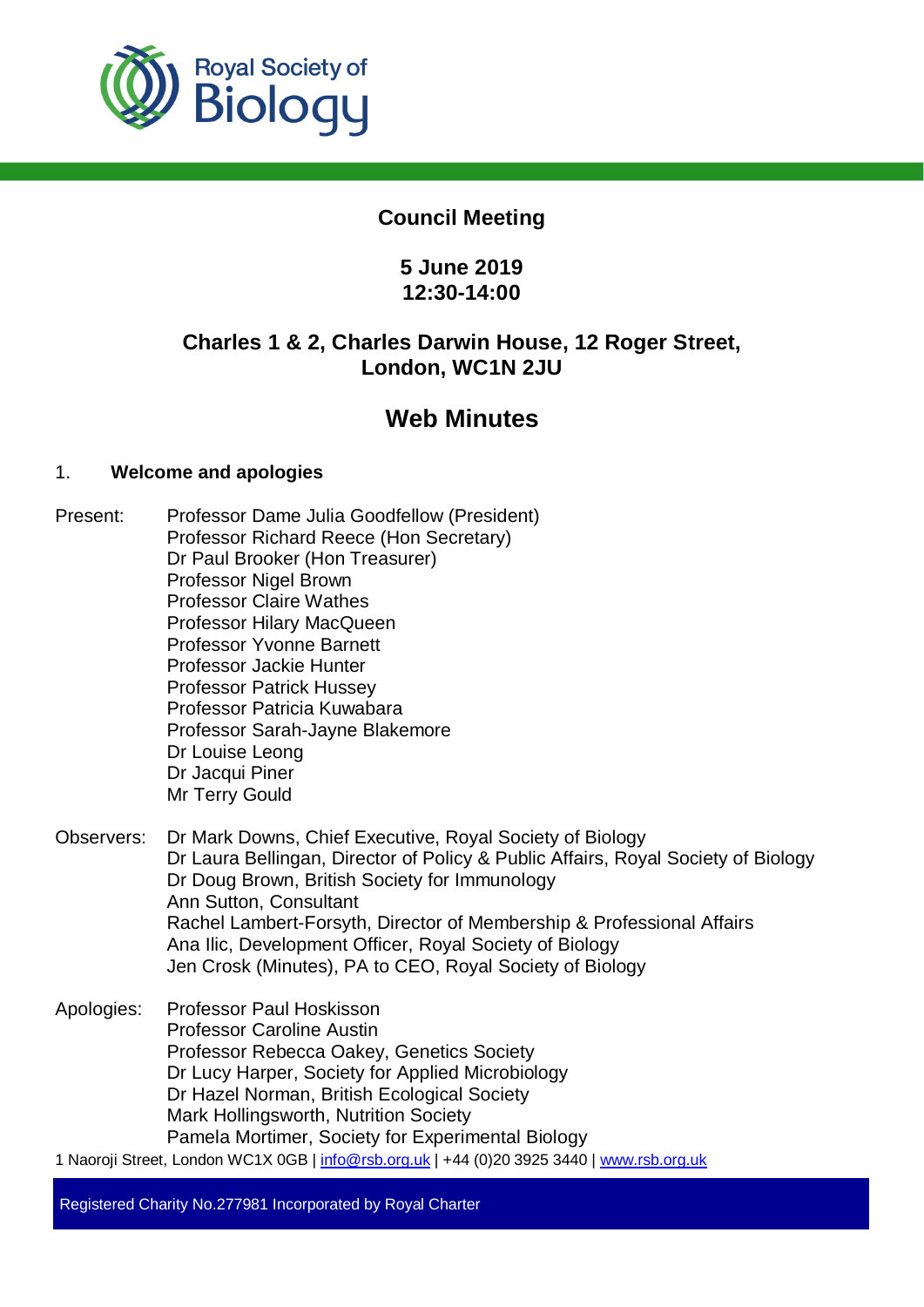

Jono Bruun, British Pharmacological Society Dariel Burdass, Physiological Society Adam Hughes, Biochemical Society

The President welcomed two newly elected Trustees, Terry Gould and Jacqui Piner.

The President formally recorded her thanks to everyone involved in organising the AGM and Dr Kim Hardie for her Charter Lecture. There had been an excellent turnout at the event, held at the Law Society.

Two Fellows Lunches had recently been held, one by the President and Claire Wathes (CW) in Oxford and the other by Yvonne Barnett (YB) and Kim Hardie in Nottingham.

1.1 Declaration of interests

None reported.

#### **2. Minutes of the previous meeting held on 5 December 2018**

2.1 Review of action points

All actions completed or appeared on the Agenda.

2.2 Matters arising not on the Agenda

None reported.

2.3 Approval of Minutes and Web Minutes

Council **APPROVED** the Minutes and Web Minutes subject to amendment of typographical errors including the omission of Hilary MacQueen from the membership of the Professional Affairs Committee.

2.4 Conflicts of interest

Jackie Hunter is currently working with GSK on their drug development project team. Julia Goodfellow has involvement with Porton Down via Public Health England.

#### 3. **Chief Executive's Report**

Mark Downs (MD) updated Council on the wide range of recent activity, including the Accreditation Awards in Westminster and the NCI Conference. Professor Dame Nancy Rothwell had given a talk at the first Speaker's Lecture. This had been broadcast on the BBC and was available on the iPlayer parliamentary channel. Three RSB (past/present) Presidents had been in attendance.

Upcoming events included Links Day and the Education Awards.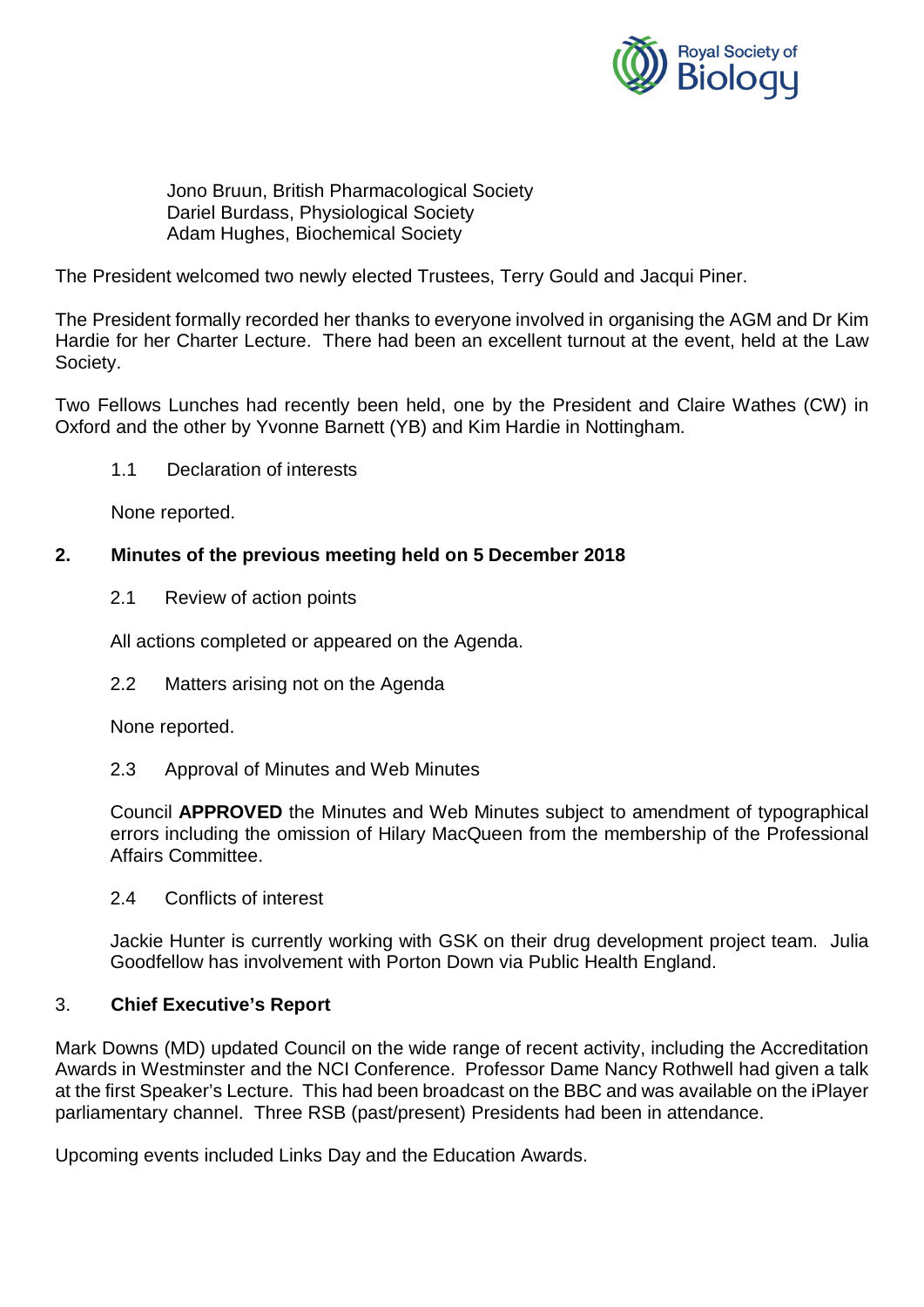

The office relocation was scheduled for 6 June. In CDH1, two remaining organisations would be running the building for the final three months. Works to the new premises would be done in three phases. A risk register was in place and all staff had received online training in manual handling, fire safety and food handling.

MD wished to record that the Society would not be bound by the Landlords & Tenants Act 1954 and therefore, following completion of the ten year lease, would not have the right to remain in the property should the Landlord require us to vacate. Council **AGREED** this decision.

The President and Council wished to express their thanks to the CEO for getting this far in the process.

The President added that staff contracts and HR procedures needed to be updated and the Honorary Officers had been working with an external HR consultant to look at all aspects of this, including updating the CEO's employment contract. A consultation had taken place in relation to the amended employee contracts. The Grievance & Disciplinary Policy was being reviewed, along with the addition of wording around Capability. Some minor Regulations would need to be amended and would be brought to Council in September.

# **Action: Regulation amendments to be agreed at September Council Meeting.**

MD made three Committee appointment proposals, the first for Mark Hollingsworth, CEO of the Nutrition Society to replace Jono Bruun on the Finance Committee. The second was the appointment of Mark Winterbottom as the new Editor of the JBE. Thirdly, for Daniel Ross, CEO of the Royal Society of Pathologists to replace Jon Misslebrook as a Pension Trustee.

MD reported that the Remuneration Committees had met and recommended a 2.5% cost of living pay award.

#### **Council AGREED all three appointments.**

#### 4. **Health & Safety**

No incidents were reported.

#### **Section A: Finance & Governance**

#### **5. Finance**

5.1 Update from Finance Committee

The Honorary Treasurer (PB) reported that this had been the last meeting of Jono Bruun's term and Mark Hollingsworth had observed the meeting held in the morning. PB reminded Council that one vacancy still remained on the Committee and invited anyone interested to contact him by email.

#### **Action: Council members interested in joining the Finance Committee to email Paul Brooker.**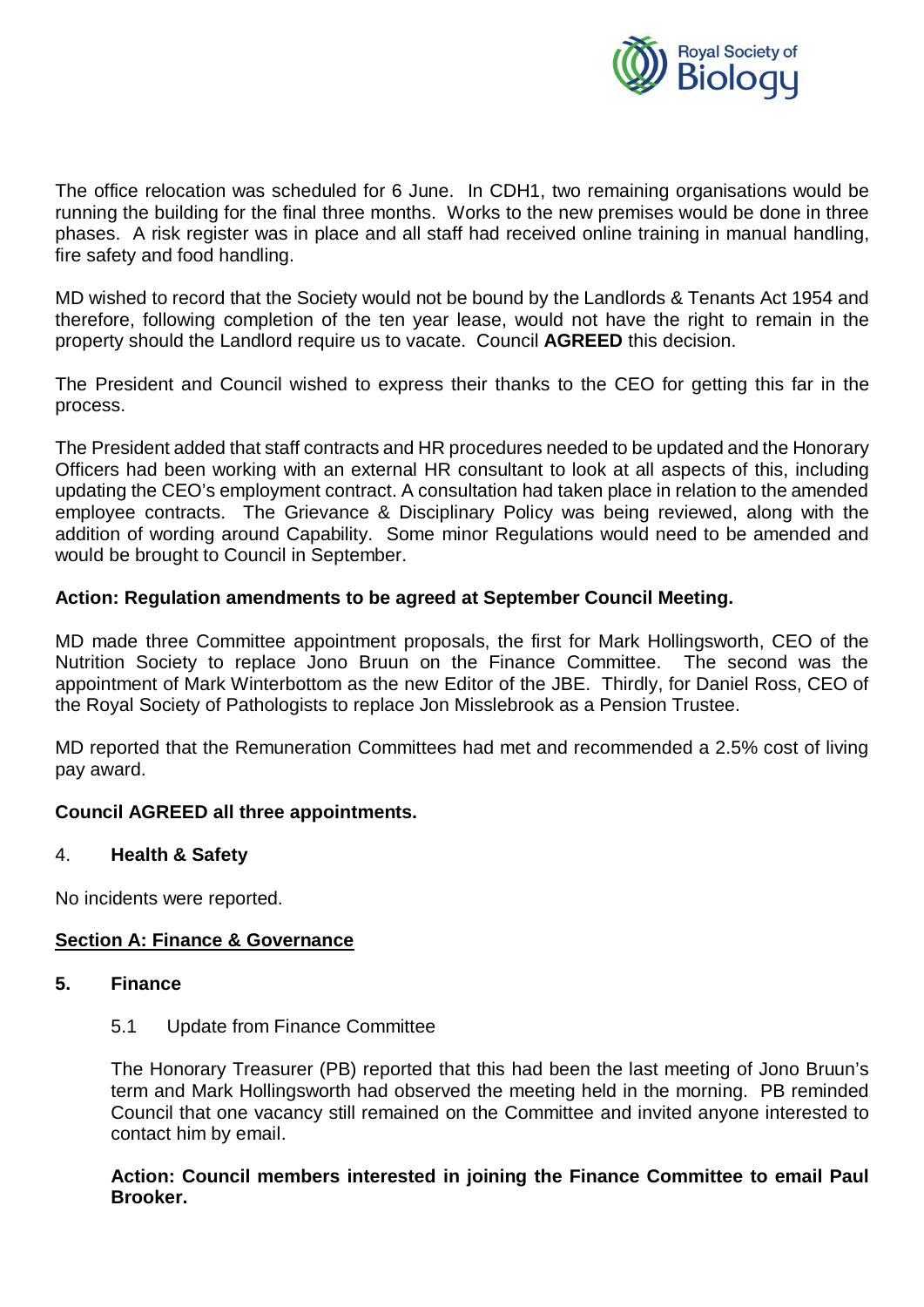

# 5.2 Minutes of the last Finance Committee Meeting

Council received the Minutes of the Finance Committee meeting held on 5 March.

#### 5.3 Q2 Report

There is currently a positive £104k variance on the operational costs versus budget (which excludes CDH building sales). The report showed a phasing issue on Accreditation and membership which will rectify closer to budget for year end. The anniversary project officer had been also recruited post-budget with Council's agreement.

Despite the balance sheet showing a book price loss, the profit on the two buildings totalled approximately £500k in terms of capital gain, since 2011 and 2012.

PB reported a strong cash position and that the Committee will reconsider the level of working capital and short term investments required after the summer (and hopefully sale of CDH2).

PB reminded Council that fundraising has moved from a stand-alone committee to a standing item on the Finance Committee agenda.

Other immediate strategies are stakeholder management. This includes learning what the key issues are for each organisation and tailoring activity/information to their needs. Finally it will be important to take previous ideas from Fundraising Committee and build on them.

A dashboard or "traffic-light" system was proposed for monitoring a range of KPIs moving forward. PB suggested this should include looking at income by category/type of event. Finding a way of showing monetised membership benefit was also important.

There had been a proposal before FC to use an external agency to make calls to boost membership retention. FC gave approval a pilot scheme of 1000 members, and the related expenditure, subject to agreement from MPA committee.

There had now been three legacy advertisements in *The Biologist* as part of what is, necessarily, a long term strategy.

#### **Section B: Policy & Strategy**

#### **6. Report from ESP Committee**

Sarah-Jayne Blakemore (SJB) reported that the Committee had recently met. Five members had now completed their full term and six new members had been recruited, taking the Committee up to twelve members. The new members were Catriona Manville, Jamie McFadzean, Rebecca Robertson, Sara Rankin, Philip Young and Clari Burrel. Although responsibility for recruitment and appointment for ESP was delegated to the Chair, SJB welcomed comments on the proposed changes. No concerns were raised.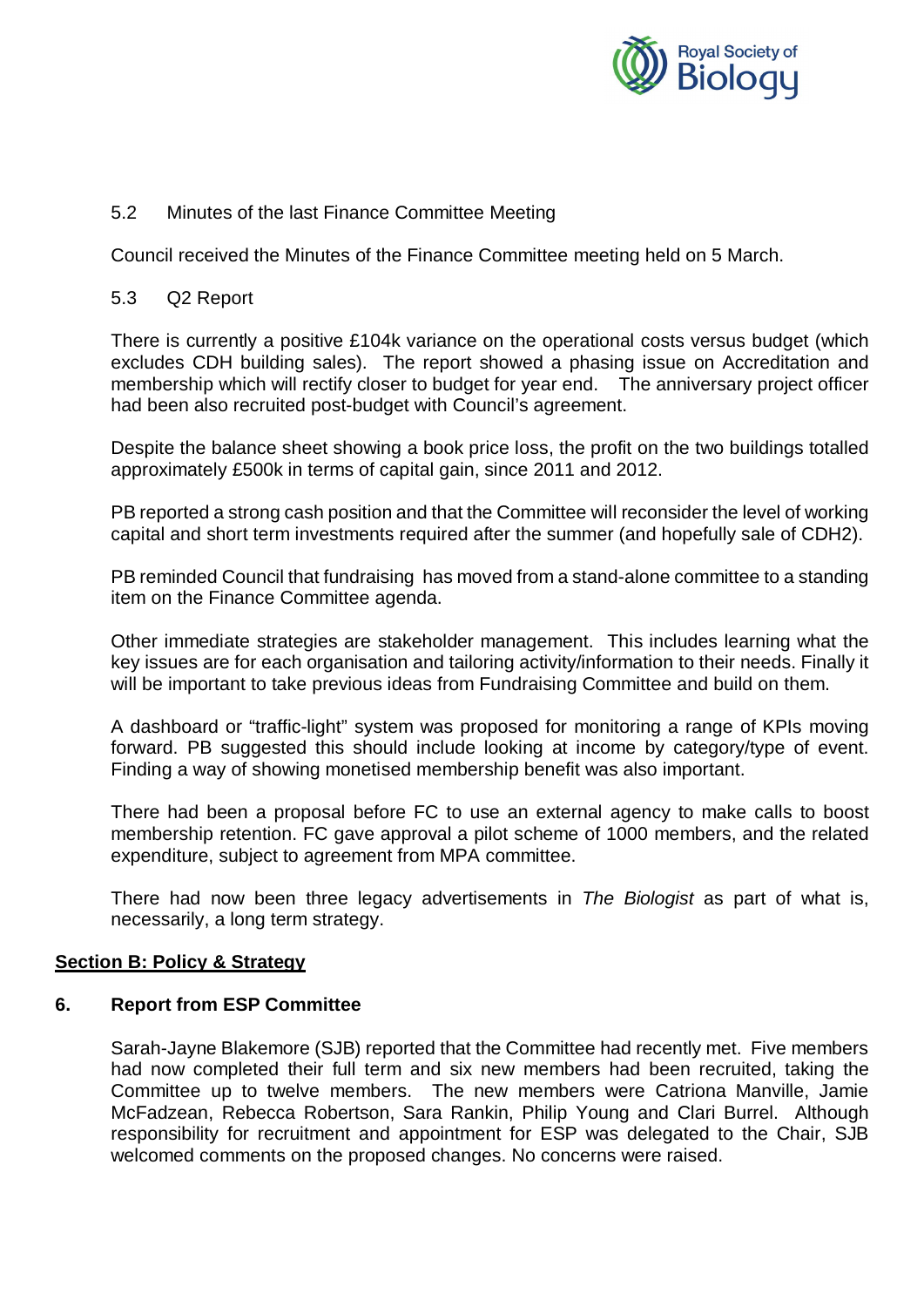

The Committee had discussed the NCI Conference, Valuing our Life Support Systems held in May, which covered the links between the natural world and health. Nineteen Fellows and members had attended an event organised by Alessandro Coatti and Jonathan Carruthers, to discuss the future of genetic technologies and how RSB might engage. An internal report will be produced.

#### 6.1 Minutes of last ESP Meeting

Council received the Minutes of the last meeting which had since been signed without amendment.

# **7. Policy & Public Affairs**

# 7.1 Policy & Public Affairs update

Council received an update paper for information.

LB highlighted the proposed Discovery Research project to be commissioned jointly with IoP and RSC. This will look at cases where fundamental research has led to demonstrable benefit. Council discussed the pros and cons of the proposal and raised concerns around potential duplication of work and crossover with university impact assessments. The president also noted that the timing may not be ideal and that the next spending review may only cover one year.

LB reported that these issues were live and under active consideration by the partners involving others such as Wellcome and the RS to discuss synergies. On balance, all had agreed that there was a gap in information to which this work might usefully contribute, whilst fully recognising the importance of all areas of research. PH noted that very recent university impact work will not be made public for some time and thus care was needed in terms of what periods were being considered by which audience.

#### **8. Report from MPA Committee**

8.1 Minutes of last MPA Meeting

Council received the Minutes of the last MPA meeting.

#### **9. Membership & Professional Affairs**

9.1 Membership & Professional Affairs update

RLF noted that the Society is currently recruiting for a new Events Officer.

A new register was now very likely covering biosafety.FY 2019-20.

Sub-licensing of Science Council registers has also now been agreed. The first pilot will be with the Biochemical Society.